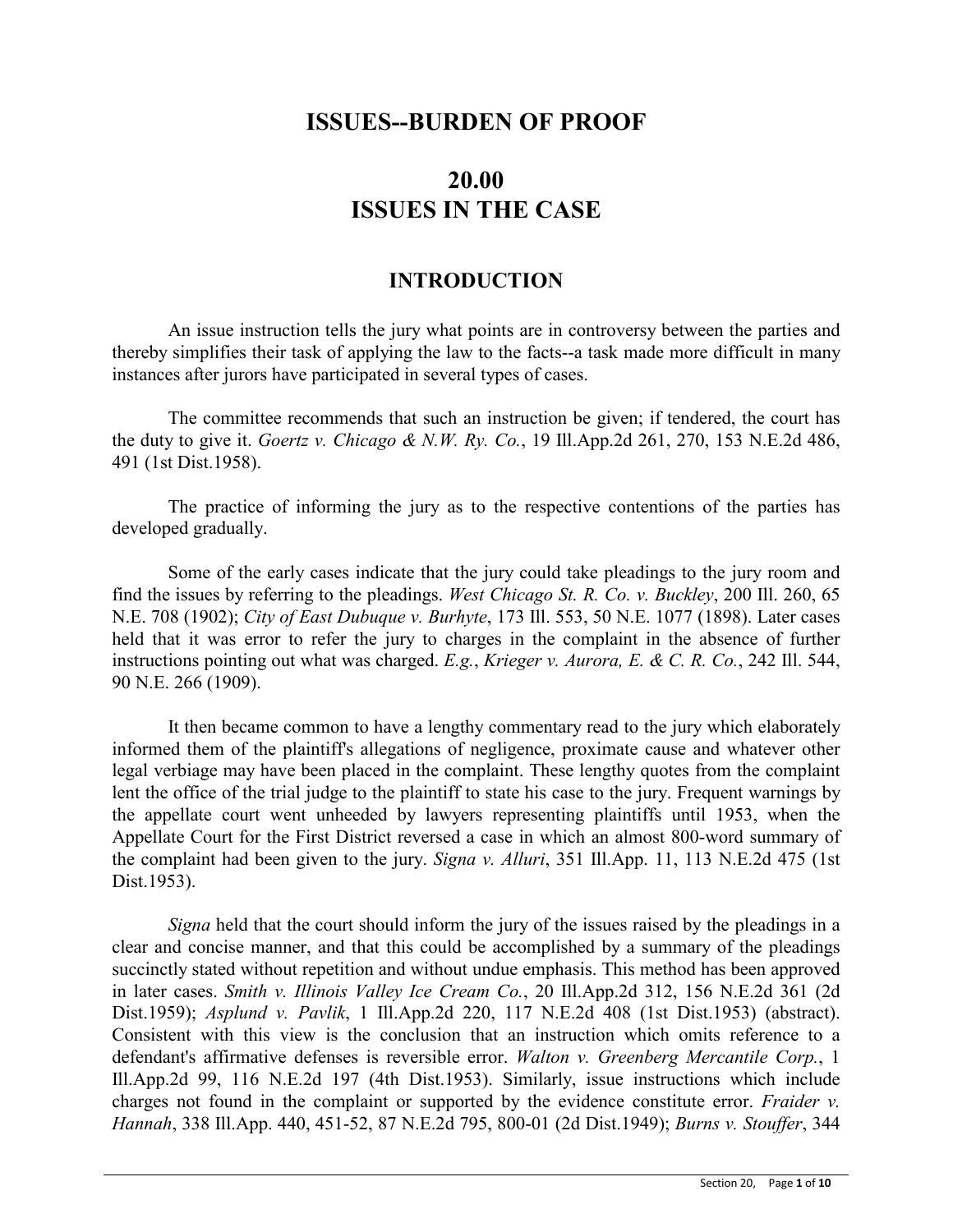Ill.App. 105, 111, 100 N.E.2d 507, 510 (2d Dist.1951).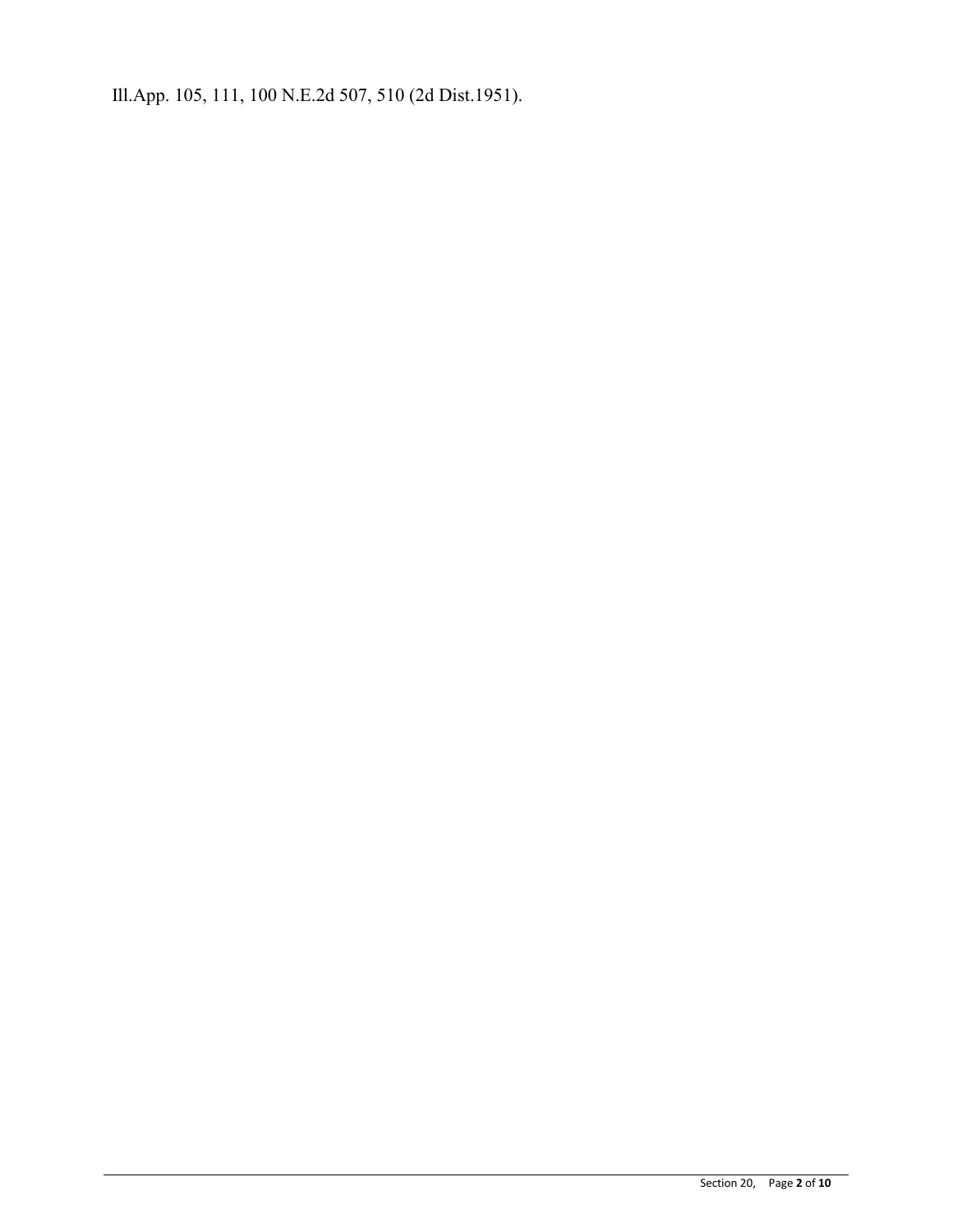### **20.01 Issues Made By The Pleadings--Negligence--One Or More Defendants**

[1] The plaintiff claims that he was injured and sustained damage, and that the defendant[s] [was] [were] negligent in one or more of the following respects:

> [*Set forth in simple form without undue emphasis or repetition those allegations of the complaint as to the negligence of the defendants which have not been withdrawn or ruled out by the court and are supported by the evidence. If there is more than one defendant and the allegations of negligence are different as between them, use a form such as:*

"Defendant C, in [e.g., failing to keep a proper lookout."

"Defendant D, in  $\dddot{N}$ 

[2] The plaintiff further claims that one or more of the foregoing was a proximate cause of his injuries.

[3] The defendant [Defendant C] [denies that he did any of the things claimed by the plaintiff,] denies that he was negligent [in doing any of the things claimed by the plaintiff] [and denies that any claimed act or omission on the part of the defendant was a proximate cause of the plaintiff's claimed injuries].

[4] The defendant[s] claim[s] that the plaintiff was contributorily negligent [in one or more of the following respects:]

> [*Set forth in simple form without undue emphasis or repetition those allegations of the answer as to the plaintiff's contributory negligence which have not been withdrawn or ruled out by the court and are supported by the evidence*.]

[5] The defendant [5] further claim [5] that one or more of the foregoing was [a] [the sole] proximate cause of the plaintiff's injuries.

[6] The plaintiff [denies that he did any of the things claimed by defendant(s),] denies that he was negligent [in doing any of the things claimed by defendant(s),] [to the extent claimed by defendant(s),] [and denies that any claimed act or omission on his part was a proximate cause of his claimed injuries].

[7] The defendant [Defendant C] also sets up the following affirmative defense[s]:

Defendant [Defendant C] claims

[*here set forth in simple form without undue emphasis or repetition those affirmative defenses (except contributory negligence) in the answer which have not been withdrawn or*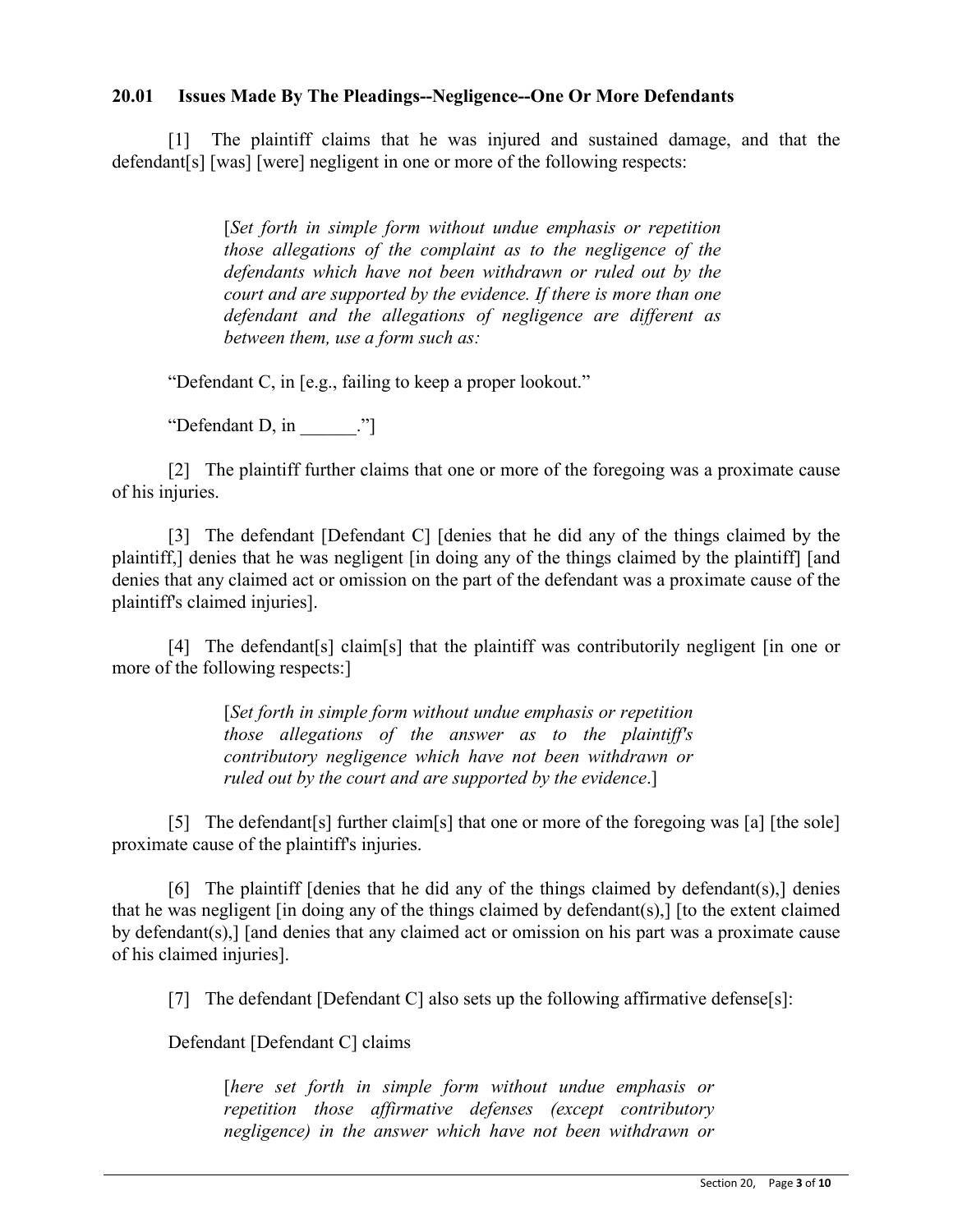#### *ruled out by the court and are supported by the evidence*].

[8] The plaintiff denies that [summarize affirmative defense[s]].

[9] The defendant[s] further den[ies] [y] that the plaintiff was injured or sustained damages [to the extent claimed].

#### **Notes on Use**

This instruction may also be used in this form for multiple plaintiffs if the allegations of negligence of all plaintiffs are the same. Where multiple plaintiffs allege different acts of negligence, the instruction must be modified to set forth separately the allegations by each plaintiff. If there is a counterclaim, use IPI 20.02.

This instruction must be modified to fit the allegations of the complaint and answer. The bracketed materials cover various contingencies that may result from the pleadings. The pertinent phrases in the brackets should be used if they fit the particular case. Additional innovations consistent with the pleadings should, of course, be used whenever required.

All "special defenses" which must be pleaded under the notice requirements of  $\&p2-613(d)$  of the Code of Civil Procedure (735 ILCS 5/2-613(d) (1994)) are not necessarily "affirmative defenses" in the sense that they bar recovery. Although &p;2-613(d) (as amended in P.A. 84-624, effective 9/20/85) refers to contributory negligence as an "affirmative defense," it does not bar the cause of action, but mitigates damages and therefore is treated in paragraph [4] and not in paragraph [7]. Only affirmative defenses that bar recovery should be set forth under paragraph [7] of this instruction. Other defenses that do not bar recovery, such as a claim that the plaintiff failed to mitigate damages, should be set forth in a separate paragraph, with the plaintiff's denials in a following paragraph.

In a wrongful death or survival action, substitute "decedent" or decedent's name in place of "plaintiff" whenever appropriate.

#### **Comment**

An issue instruction must meet the standards of *Signa v. Alluri*, 351 Ill.App. 11, 113 N.E.2d 475 (1st Dist.1953), that the issues made by the pleadings be concisely stated without characterization and undue emphasis.

Two cases pre-dating the 1985 amendment to &p;2-613(d) held that the defendant does not have to specify the contributory negligence relied upon, and if specific acts of contributory negligence are not alleged, they need not be specified in the issues instructions. *Marcin v. Kipfer*, 117 Ill.App.3d 1065, 454 N.E.2d 370, 73 Ill.Dec. 510 (4th Dist.1983); *Witherell v. Weimer*, 118 Ill.2d 321, 515 N.E.2d 68, 77; 113 Ill.Dec. 259, 268 (1987).

Under *Alvis v. Ribar*, 85 Ill.2d 1, 421 N.E.2d 886, 52 Ill.Dec. 23 (1981), the plaintiff no longer has the burden of pleading and proving freedom from contributory negligence. *Casey v. Baseden*, 111 Ill.2d 341, 490 N.E.2d 4, 95 Ill.Dec. 531 (1986), held that defendant has the burden of proving the plaintiff's contributory negligence. The present instruction includes not only affirmative defenses which may defeat the claim, but also contributory negligence which may only diminish damages.

Failure to mitigate damages is an affirmative defense. *Rozny v. Marnul*, 43 Ill.2d 54, 250 N.E.2d 656 (1969).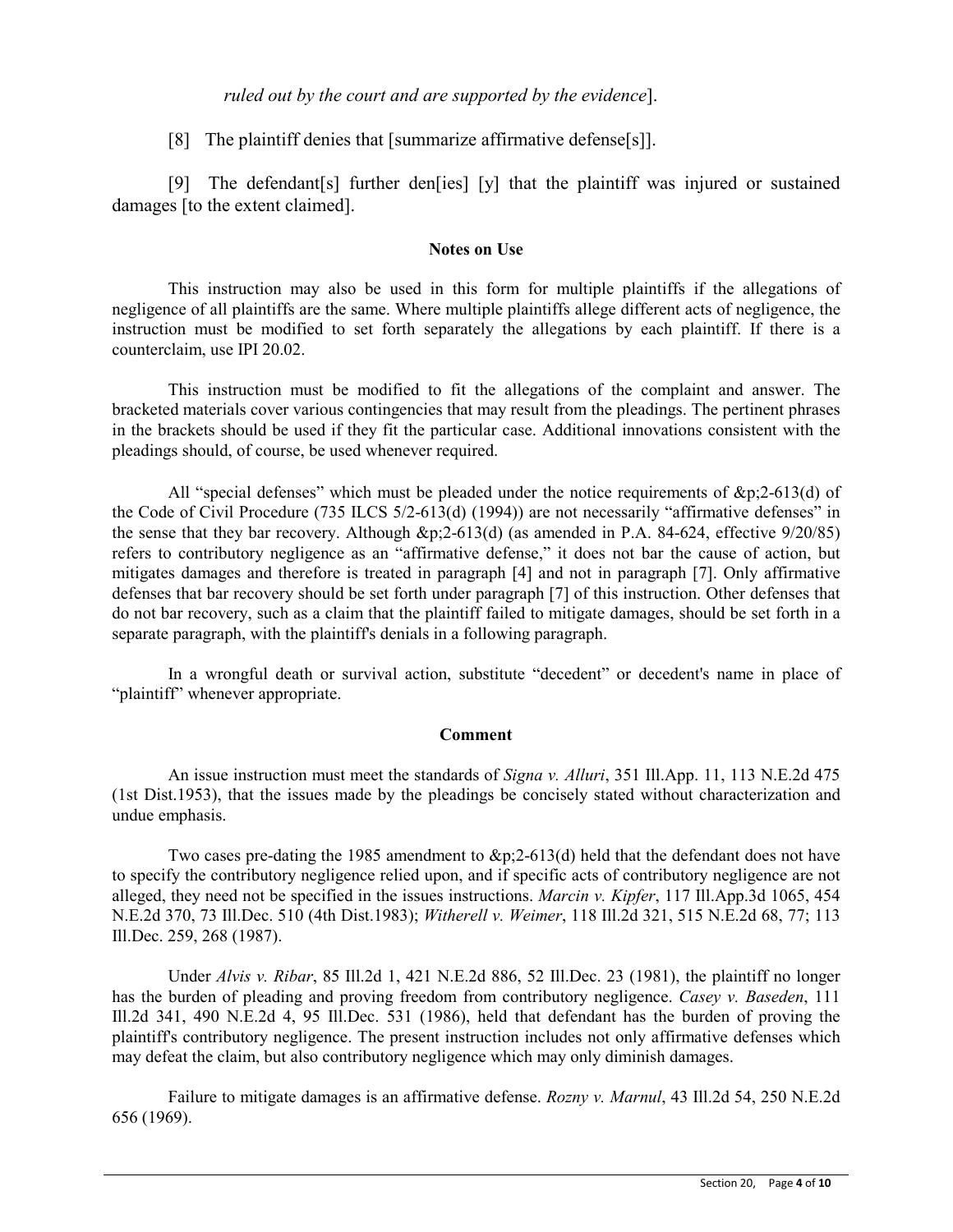## **20.01.01 Issues Made By the Pleadings--Negligence and Willful and Wanton Counts**

[1] The plaintiff's complaint consists of two counts. The issues to be decided by you under Count I of the complaint are as follows:

[2] The plaintiff claims that he was injured and sustained damage and that the defendant was negligent in one or more of the following respects:

> [Set forth in simple form without undue emphasis or repetition those allegations of the complaint as to negligence which have not been withdrawn or ruled out by the court and are supported by the evidence.]

[3] The plaintiff further claims that one or more of the foregoing was a proximate cause of his injuries.

[4] The defendant [denies that he did any of the things claimed by the plaintiff,] denies that he was negligent [in doing any of the things claimed by the plaintiff] [and denies that any claimed act or omission on the defendant's part was a proximate cause of the plaintiff's claimed injuries].

[5] The defendant claims that the plaintiff was contributorily negligent [in one or more of the following respects:]

> [*Set forth in simple form without undue emphasis or repetition those allegations of the answer as to the plaintiff's contributory negligence which have not been withdrawn or ruled out by the court and are supported by the evidence*.]

[6] The defendant further claims that one or more of the foregoing was [a] [the sole] proximate cause of the plaintiff's injuries.

[7] The plaintiff [denies that he did any of the things claimed by defendant,] denies that he was negligent [in doing any of the things claimed by defendant,] [to the extent claimed by defendant,] [and denies that any claimed act or omission on his part was a proximate cause of his claimed injuries].

[8] [The defendant also sets up the following affirmative defense(s):

Defendant (Defendant C) claims

(here set forth in simple form without undue emphasis or repetition those affirmative defenses in the answer which have not been withdrawn or ruled out by the court and are supported by the evidence).]

[9] The plaintiff denies that [summarize affirmative defense(s)].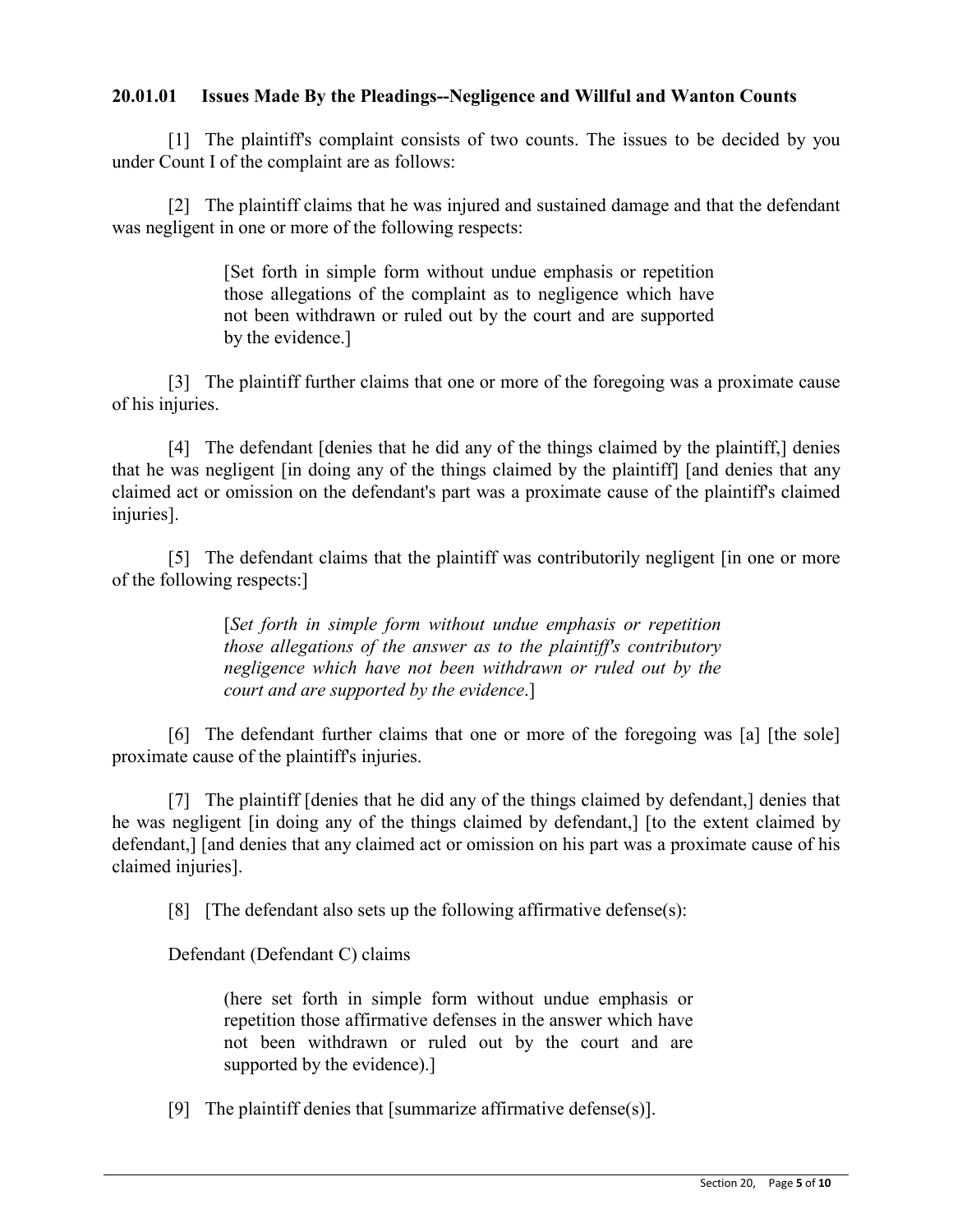[10] [The defendant further denies that the plaintiff was injured or sustained damages (to the extent claimed).]

[11] Turning now to Count II of the complaint the issues to be decided by you under that Count are as follows:

[12] The plaintiff claims that he was injured and sustained damage and that the conduct of the defendant was willful and wanton in one or more of the following respects:

> [*Set forth in simple form without undue emphasis or repetition those allegations of the complaint as to willful and wanton conduct which have not been withdrawn or ruled out by the court and are supported by the evidence*.]

[13] The plaintiff further claims that one or more of the foregoing was a proximate cause of his injuries.

[14] The defendant *[denies that he did any of the things claimed by the plaintiff,] denies* that he was willful and wanton [in doing any of the things claimed by the plaintiff,] [denies that any claimed act or omission on the defendant's part was a proximate cause of the plaintiff's claimed injuries].

[15] [The defendant claims that the plaintiff was contributorily willful and wanton (in one or more of the following respects):

> (*Set forth in simple form without undue emphasis or repetition those allegations of the answer as to the plaintiff's contributory willful and wanton conduct which have not been withdrawn or ruled out by the court and are supported by the evidence*.)]

[16] [The defendant further claims that one or more of the foregoing was (a) (the sole) proximate cause of the plaintiff's injuries.]

[17] The plaintiff [denies that he did any of the things claimed by defendant,] [denies that he was willful and wanton] [in doing any of the things claimed by defendant,] [to the extent claimed by defendant,] [and denies that any claimed act or omission on his part was a proximate cause of his claimed injuries].

[18] [The defendant also sets up the following affirmative defense(s):

(*Set forth in simple form without undue emphasis or repetition those affirmative defenses in the answer which have not been withdrawn or ruled out by the court and are supported by evidence*).]

[19] [The plaintiff denies that (summarize affirmative defense(s)).]

[20] The defendant further denies that the plaintiff was injured or sustained damages [to]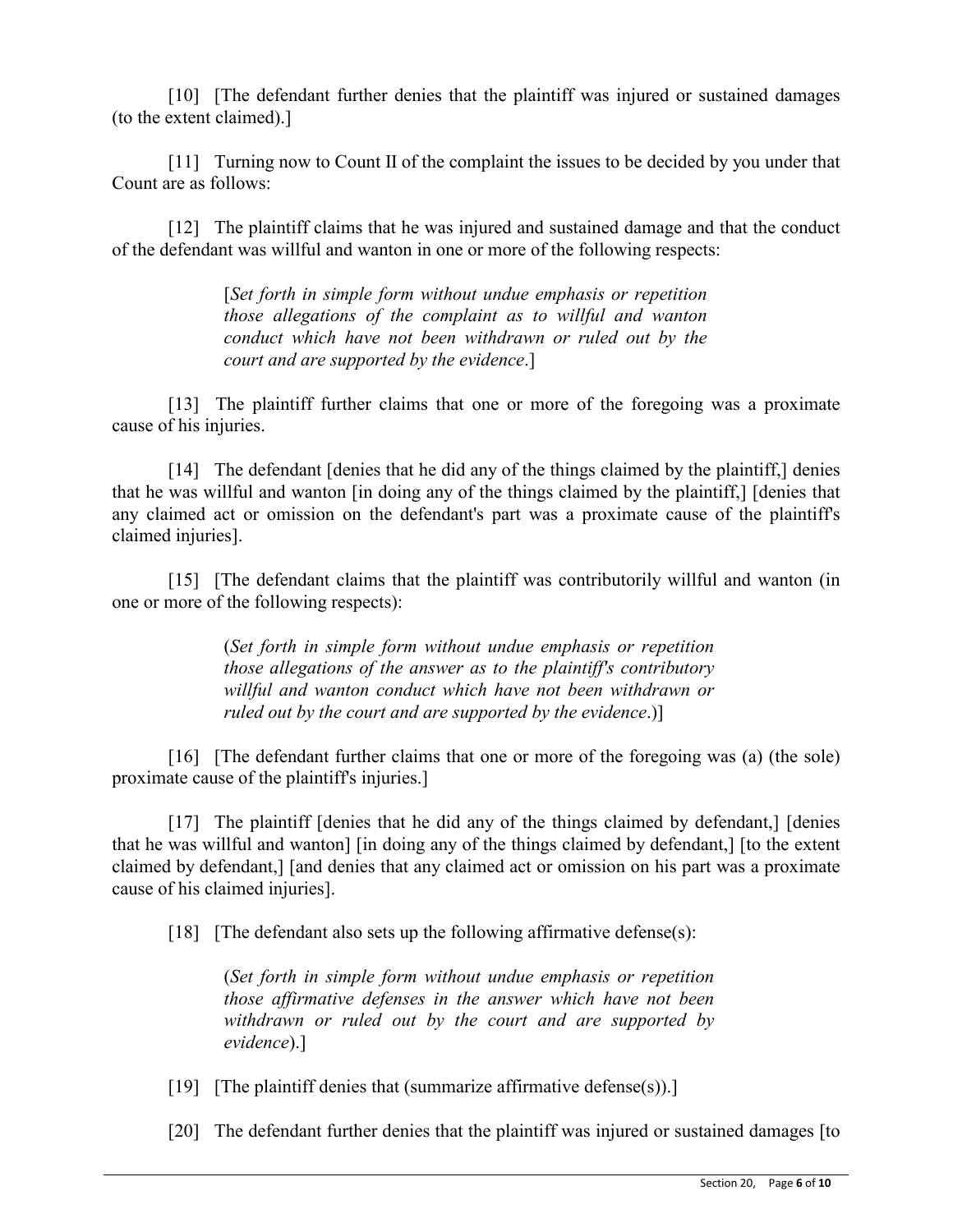the extent claimed].

#### **Notes on Use**

This instruction should be used where the case is submitted to the jury on charges of negligence in one or more counts, and on charges of willful and wanton conduct in another count or counts.

*Poole v. City of Rolling Meadows*, 167 Ill.2d 41, 656 N.E.2d 768, 212 Ill.Dec. 171 (1995), held that a plaintiff's contributory negligence is a damage-reducing factor if the defendant's willful and wanton conduct was "reckless," but not if it was "intentional." Therefore, if plaintiff's only claim is that defendant's conduct was the intentional form of willful and wanton, this instruction should not be used. If plaintiff claims intentional willful and wanton conduct in addition to other claims, this instruction should be modified accordingly.

Whether a plaintiff's contributory willful and wanton conduct bars the plaintiff's recovery or reduces the total amount of damages to which the plaintiff would otherwise be entitled was a question left open by the court in Poole. This instruction, with modifications, can be used whichever way the court rules on this issue.

All "special defenses" which must be pleaded under the notice requirements of §2-613(d) of the Illinois Civil Practice Law  $(735 \text{ ILCS } 5/2-613(d))$  are not necessarily "affirmative defenses" in the sense that they bar recovery. Although §2-613(d) (as amended in P.A. 84-624, effective 9/20/85) refers to contributory negligence as an "affirmative defense," it does not bar the cause of action, but mitigates damages and therefore is treated in paragraph [5] and not in paragraph [8].

Only affirmative defenses that bar recovery should be set forth under paragraphs [8] and [18] of this instruction. Other defenses that do not bar recovery, such as a claim that the plaintiff failed to mitigate damages, should be set forth in a separate paragraph, with the plaintiff's denials in a following paragraph.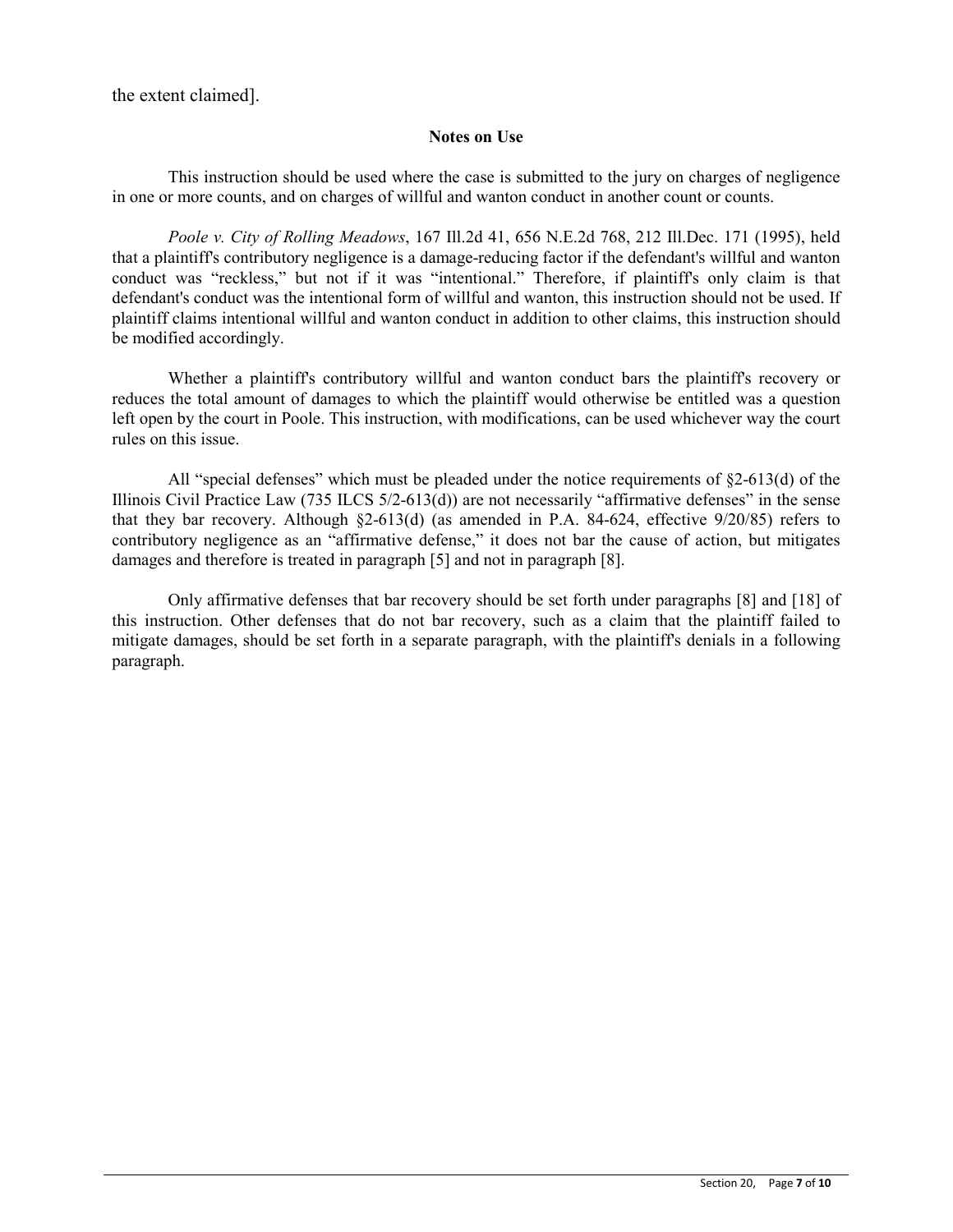## **20.02 Issues Made By the Pleadings--Negligence--One or More Defendants--Counterclaim**

Each party to this suit claims to be entitled to damages from the other: the plaintiff, under his complaint, and the defendant [Defendant C] under his counterclaim.

[1] The plaintiff claims that he was injured and sustained damage, and that the defendant[s] [was] [were] negligent in one or more of the following respects:

> [*Set forth in simple form without undue emphasis or repetition those allegations of the complaint as to the negligence of the defendants which have not been withdrawn or ruled out by the court and are supported by the evidence. If there is more than one defendant and the allegations of negligence are different as between them, use a form such as:*

"Defendant C, in [e.g., failing to keep a proper lookout]."

"Defendant D, in \_\_\_\_\_\_\_\_\_\_\_\_\_\_\_\_\_\_\_."]

[2] The plaintiff further claims that one or more of the foregoing was a proximate cause of his injuries.

[3] The defendant [Defendant C] [denies that he did any of the things claimed by the plaintiff,] denies that he was negligent [in doing any of the things claimed by the plaintiff] [and denies that any claimed act or omission on the part of the defendant was a proximate cause of the plaintiff's claimed injuries].

[4] The defendant[s] claim[s] that the plaintiff was contributorily negligent [in one or more of the following respects:]

> [*Set forth in simple form without undue emphasis or repetition those allegations of the answer as to the plaintiff's contributory negligence which have not been withdrawn or ruled out by the court and are supported by the evidence*.]

[5] The defendant [s] further claim [s] that one or more of the foregoing was [a] [the sole] proximate cause of the plaintiff's injuries.

[6] The plaintiff [denies that he did any of the things claimed by defendant(s),] denies that he was negligent [in doing any of the things claimed by defendant(s),] [to the extent claimed by defendant(s),] [and denies that any claimed act or omission on his part was a proximate cause of his claimed injuries].

[7] The defendant [Defendant C] also sets up the following affirmative defense[s]: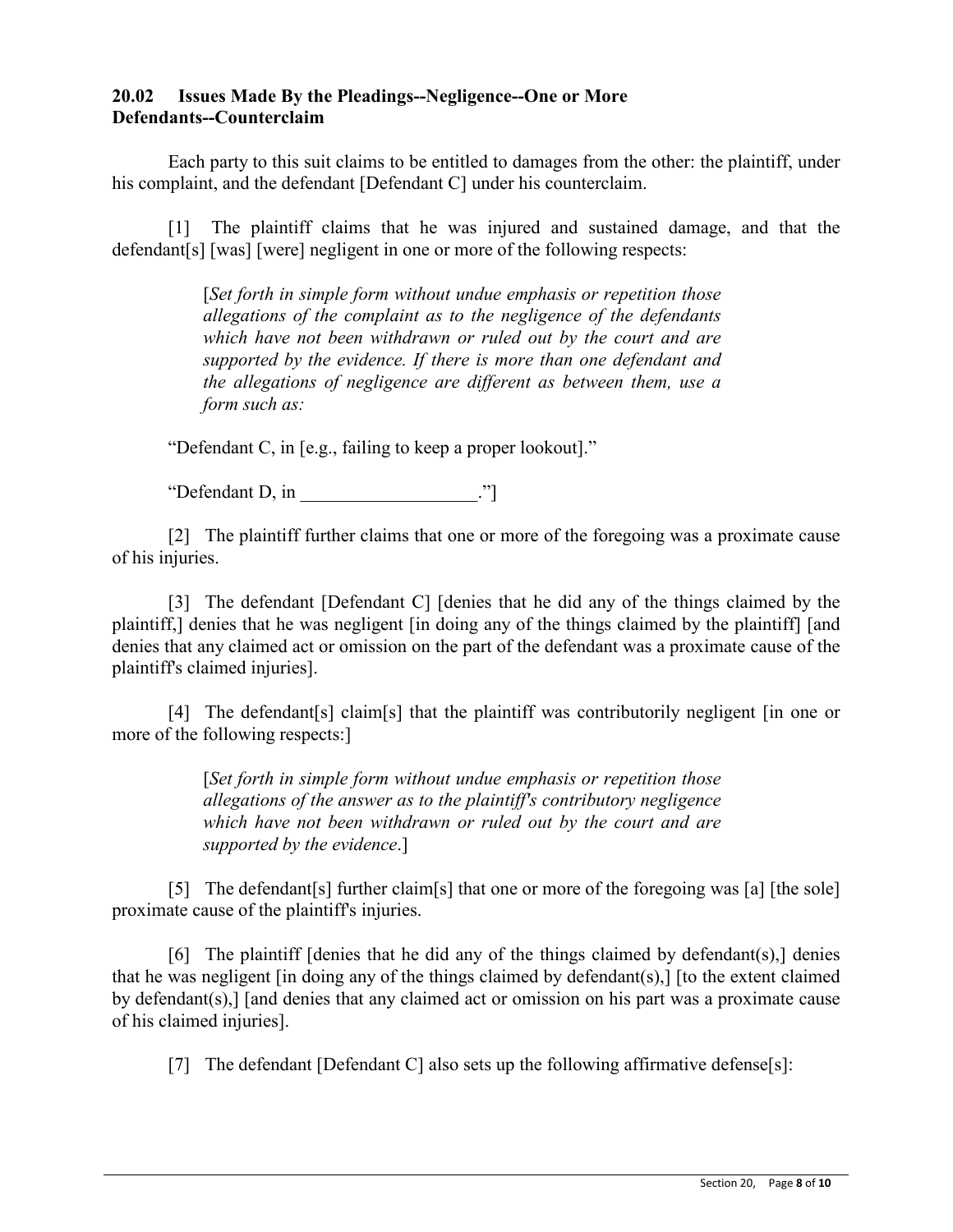Defendant [Defendant C] claims

[*here set forth in simple form without undue emphasis or repetition those affirmative defenses in the answer which have not been withdrawn or ruled out by the court and are supported by the evidence*].

[8] The plaintiff denies that [summarize affirmative defense[s]].

[9] The defendant[s] further den[ies] [y] that the plaintiff was injured or sustained damages [to the extent claimed].

[10] The defendant [Defendant C] counterclaims that he was injured and sustained damage, [and that the plaintiff was negligent in one or more of the ways previously mentioned] [and that Defendant D was negligent in one or more of the following ways]:

> [*Set forth in simple form without undue emphasis or repetition those allegations of the counterclaim against Defendant D which have not been withdrawn or ruled out by the court and are supported by the evidence*.]

[11] The plaintiff [denies] [and Defendant D each deny] [that he (they) did any of the things claimed in the counterclaim] [that he was (they were) negligent] [in doing or omitting to do any of the things claimed in the counterclaim,] [to the extent claimed] [and] claims that [defendant's] [Defendant C's] injury or damage was proximately caused [solely] by the negligence of [defendant] [Defendant C].

[12] The plaintiff claims that defendant [Defendant C] was contributorily negligent [in] one or more of the following respects:]

> [*Set forth in simple form without undue emphasis or repetition those allegations of the answer as to defendant's contributory negligence which have not been withdrawn or ruled out by the court and are supported by the evidence*.]

[13] The plaintiff further claims that one or more of the foregoing was [a] [the sole] proximate cause of defendant's [Defendant C's] injuries.

[14] The defendant [Defendant C] [denies that he did any of the things claimed by the plaintiff,] denies that he was negligent [in doing any of the things claimed by the plaintiff,] [to the extent claimed by the plaintiff,] [and denies that any claimed act or omission on his part was a proximate cause of his claimed injuries].

[15]  $[(The plaintiff) (and) (Defendant D) further set(s) up the following affirmative$ defense(s):

The plaintiff (and) (Defendant D) claim(s)